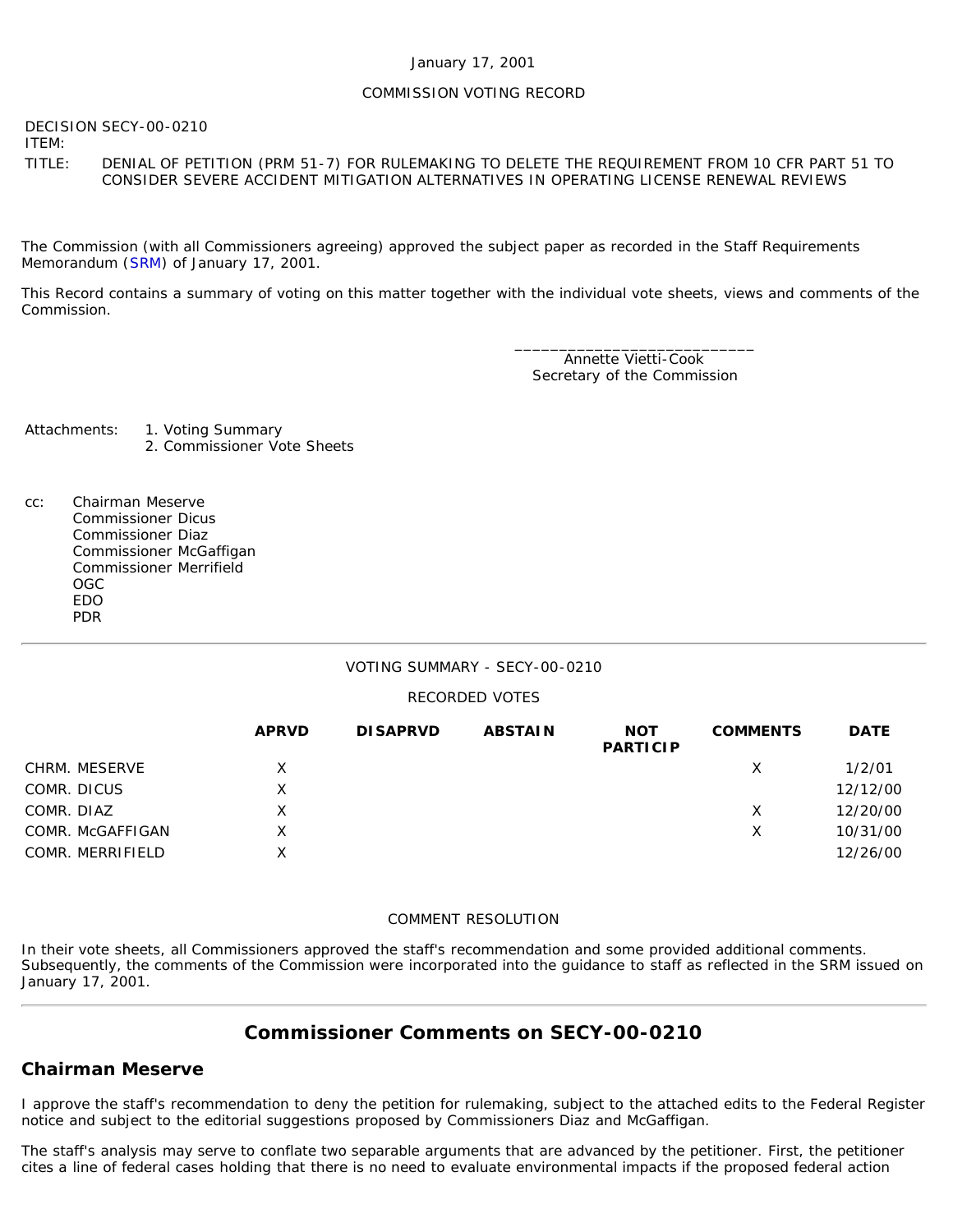does not change the *status quo*. The notice serves to distinguish these cases on the basis that license renewal in fact represents a change of the *status quo* in the sense that, if granted, license renewal will allow the perpetuation of the environmental impacts of operation for an additional period. The staff's analysis is supported by the case law. See Confederated Tribes and Bands of the Yakima Indian Nation v. FERC, 746 F.2d 466, 476-77 (9<sup>th</sup> Cir. 1984), cert. denied, 471 U.S. 1116 (1985).

Second, the petitioner emphasizes that the substantive decision to be made under Part 54 does not include evaluation of Severe Accident Mitigation Alternatives (SAMAs) and that, as a result, the scope of the NEPA review should be similarly limited. However, neither the petitioner nor the staff cite any federal cases that specifically address whether a federal agency's decision criteria can circumscribe the scope of the impacts that must be evaluated in the EIS. Staff does note that EISs customarily encompass environmental impacts that extend far beyond the substantive decision criteria. And this approach seems consistent with the philosophy that EISs should provide a thorough review of environmental consequences and should facilitate broad dissemination of environmental information, but do not require particular results. See, e.g., Robertson v. Methow Valley Citizens Council, 490 U.S. 332, 348-51 (1989). A narrowing of the scope of an EIS to just those substantive matters that are encompassed by the decision criteria would arguably confine the environmental analysis too narrowly. See Limerick Ecology Action v. NRC, 869 F.2d 719, 730-31 (3d Cir. 1989).

The staff observes that, although the potential for a severe accident is quite low, we cannot conclude at this time that the risk is so remote and speculative as to provide a foundation for a generic decision to eliminate SAMAs from consideration under NEPA. The staff reports that, while the Commission has undertaken significant research in the area of severe accidents for individual plants (the IPE and IPEEE program), additional resources would be necessary to extrapolate the insights we have gained to provide a foundation for such a generic determination. While I accept the staff's conclusion, I believe the staff should look for ways to use the information it has already gathered through the IPE and IPEEE program, as well as other riskinformed activities, to streamline and expedite the plant-specific consideration of SAMAs. Further, if new information indicates that a generic determination concerning SAMAs is feasible, the staff should promptly notify the Commission.

## **Commissioner Diaz**

I approve the staff's recommendation to publish the Notice of Denial of Rulemaking Petition in the *Federal Register* and to issue the letter of denial to the petitioner.

Severe accident mitigation alternatives (SAMAs) are not specifically addressed in [10 CFR 54](http://www.nrc.gov/reading-rm/doc-collections/cfr/part054/index.html) (Requirements for Renewal of Operating Licenses for Nuclear Power Plants); however, I believe it is prudent for the Commission to fulfill its responsibility under the National Environmental Policy Act (NEPA) and consider the potential environmental impacts resulting from the continued operation of a nuclear power plant. Since we can not conclude generically that all severe accidents are remote and speculative, SAMAs should be considered as required in 51.53(c)(3)(ii)(L). I agree with the staff's analysis and reasons for denying the petition. I also note that in its letter dated November 15, 2000, "License Renewal Guidance Documents," the ACRS recommended that "[t]he Severe Accident Management guidelines should be identified as a potential source of information...to confirm that equipment important to safety has not been omitted inadvertently in the scoping process."

I recommend the following insertion at the end of the first full paragraph on page 19 of the draft *Federal Register* notice to prevent or minimize potential misunderstanding of the conclusions regarding consideration of remote and speculative impacts: "This position does not alter the conclusion that, in light of margins of safety and defense-in-depth, the likelihood of radiological offsite consequences is small."

Consistent with NRC's risk-informed regulatory initiatives, I encourage the staff to complete its review of IPEEE submittals on a timely basis and to assess if new information would make it feasible to reclassify severe accidents as a Category 1 issue. Results from this assessment should be forwarded to the Commission for consideration of possible rulemaking activity.

# **Commissioner McGaffigan**

I support the staff recommendation to deny this petition for rulemaking, subject to the attached edits to the Federal Register notice. I find the legal analysis in the Federal Register notice compelling. But I also note that the Severe Accident Mitigation Alternative (SAMA) reviews for both the Calvert Cliffs and Arkansas Nuclear One Unit 1 plants have identified several costbeneficial enhancements for the licensee to pursue. In the Calvert Cliffs case the licensee has committed to pursuing enhancements to reduce its core damage frequency.

I do not believe that severe accidents are a "remote and speculative risk" and thus qualify for elimination from NRC's NEPA reviews. Licensees have used probabilistic risk assessment methodologies to calculate core damage frequencies and large early release frequencies for the 103 operating reactors. While I regard these numbers as approximations with wide uncertainties, the calculated numbers do not lend themselves to a conclusion that severe accidents are remote and speculative. We have had one such accident (Three Mile Island Unit 2) in about 2400 reactor years of commercial light water reactor operation in this country. While NRC has certainly improved its regulatory framework since then and industry by almost every measure has improved its safety performance since then, we can hardly claim to have eliminated the risk. We take the small risk of such an accident very seriously and both we and industry strive to prevent it. Our best chance of preventing another severe accident in this country is never to regard such an accident as an "incredible" event. When regulators and their regulated industry begin to believe accidents are incredible, history teaches that they become more likely.

Perhaps one day we will have nuclear reactor designs so safe that severe accidents will be remote and speculative and their